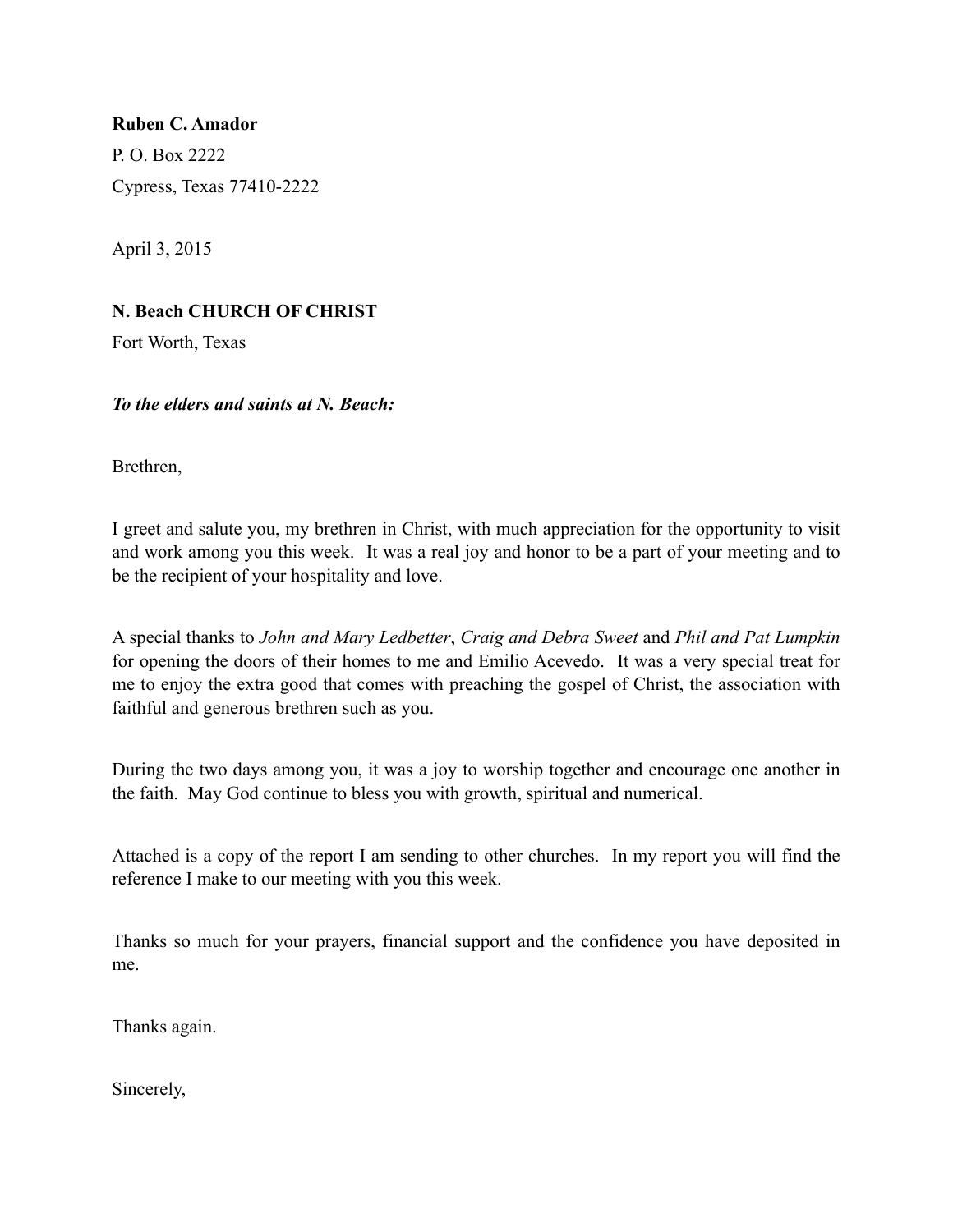Ruben C. Amador

**Ruben C. Amador** P. O. Box 2222 ─ Cypress, TX 77410-2222 [rcamador@gmail.com](mailto:rcamador@gmail.com)

### **Report For The Month of March**

April 3, 2015

#### **N. Beach Street CHURCH OF CHRIST**

Fort Worth, Texas

*To the elders and saints at N. Beach Street:*

Esteemed brethren,

Glad to inform you that our health condition is back to normal as we begin the new month of April. I experienced no hindrance to my work in the month of March. Following is an abbreviated report on the work I did.

#### **SPRING WOODS GOSPEL MEETING**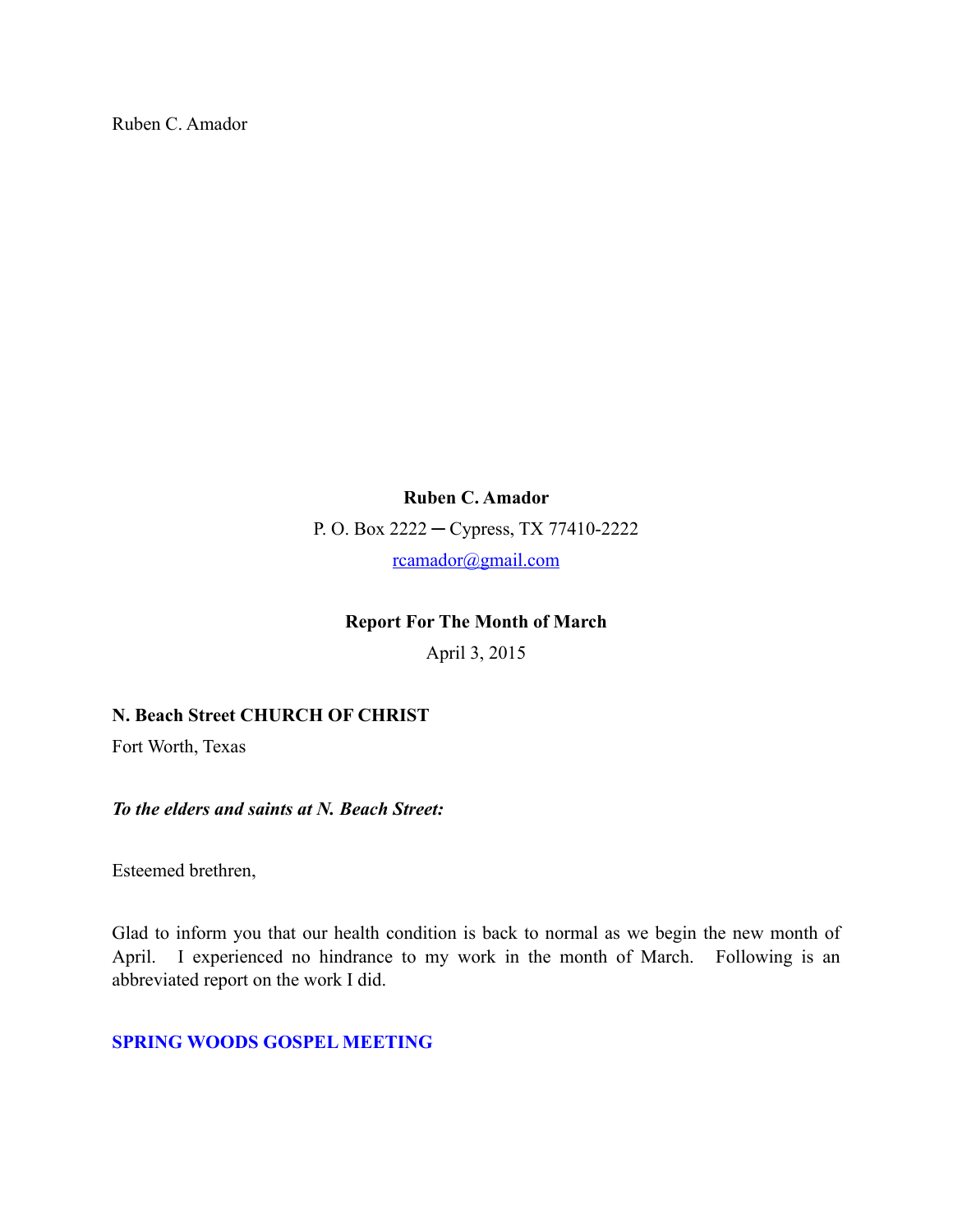At the invitation of the elders of the *Spring Woods* church in Houston, I preached March 11-13 (Wednesday thru Friday nights). The scheduled preacher for the meeting was not able to make it due to weather issues up north. It was good to be of help to the church and to be a part of their work during these days.

# **EMILIO ACEVEDO**

#### • *Brownsville, Texas (March 22-25)*

Brother Emilio Acevedo arrived in Houston as scheduled. We made our trip to Brownsville, Texas, and participated in the gospel meeting with the *Central Ave.* church where Vicente Ramírez labors. I preached a lesson on Sunday morning and taught a class on Tuesday morning. Emilio did a very good work preaching a series on the church of the Lord. The *Central Ave.* church was very satisfied with Emilio's work. Very good attendance during the meeting. Brother Michael Head (New Caney) accompanied us on this preaching trip. Brother Ramírez is doing an excellent work with the local church. It was also very good to see many Christians who I have known for many years. The Lord has richly blessed them in so many ways.

### • *Pasadena, Texas (March 27-29)*

Upon our return from Brownsville, brother Acevedo moved on to work with the *Pasadena Blvd.* church in Pasadena, Texas, where Josué Rodríguez labors. The church here was also very content with the preaching of brother Acevedo. Attendance was very good during the weekend meeting. The brethren are hopeful that Emilio can return in the future to hold another meeting with them.

### • *Fort Worth, Texas (March 31-April1)*

Emilio and I traveled to Fort Worth on Tuesday, March 31st, to be with the *North Beach* church. The elders had planned a gospel meeting with four of the men they currently help with support. I spoke Tuesday night, March 31st, on my work in "The Caribbean and Latin America" and Emilio spoke on his work in "Chile, South America." Both of us used proper biblical references and made proper biblical applications as we reported the work the Lord has done through us (cf. Acts 14:26,27) in Latin America. We were received with much love due to our work in the Lord.

### • *Edna, Texas (April 5)*

Lord willing we will be with the *Robison Street* church this coming Sunday morning. The elders have Emilio speaking at the Auditorium Bible Class period and they have me speaking at the worship hour. The church has been a partner to brother Acevedo for some years in his work in Limache, Chile, and in many other places in South America.